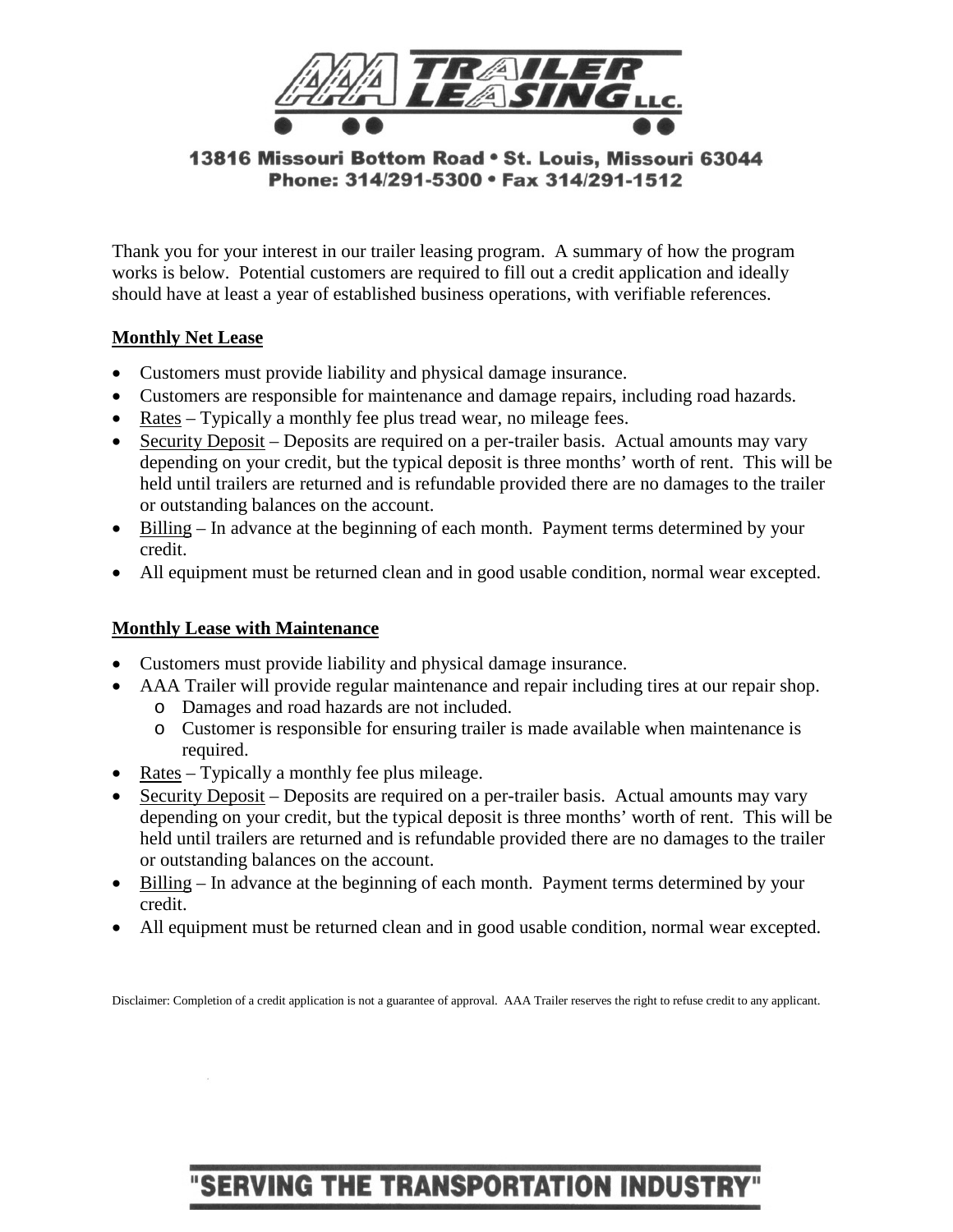

#### **CREDIT APPLICATION**

Please complete the following information and return this form to us as promptly as possible. Fax applications to the number above or email them to operations@aaatrailerleasing.com.

| Date: ___________________                |                                                                                                                                                                                                                                | Max. Credit Applied For: __________________ |
|------------------------------------------|--------------------------------------------------------------------------------------------------------------------------------------------------------------------------------------------------------------------------------|---------------------------------------------|
| <b>COMPANY INFORMATION</b>               |                                                                                                                                                                                                                                |                                             |
|                                          |                                                                                                                                                                                                                                |                                             |
|                                          |                                                                                                                                                                                                                                |                                             |
|                                          |                                                                                                                                                                                                                                |                                             |
| Phone: _________________________________ |                                                                                                                                                                                                                                |                                             |
|                                          |                                                                                                                                                                                                                                |                                             |
|                                          |                                                                                                                                                                                                                                |                                             |
|                                          |                                                                                                                                                                                                                                | Partnership? ______                         |
|                                          | Tax Exempt? Y / N If Yes, ID #: \\cdot \\cdot \\cdot \\cdot \\cdot \\cdot \\cdot \\cdot \\cdot \\cdot \\cdot \\cdot \\cdot \\cdot \\cdot \\cdot \\cdot \\cdot \\cdot \\cdot \\cdot \\cdot \\cdot \\cdot \\cdot \\cdot \\cdot \ | Sole Prop? _______                          |
|                                          |                                                                                                                                                                                                                                |                                             |
|                                          | Number of Tractors Owned: _______ Number of Trailers Owned: _____                                                                                                                                                              |                                             |
|                                          | Number of Trailers Leased: _______ How did you hear about us? __________________                                                                                                                                               |                                             |
| <b>COMPANY OFFICERS OR PARTNERS</b>      |                                                                                                                                                                                                                                |                                             |
| (Name)                                   | (Title)                                                                                                                                                                                                                        | (Cell Phone)                                |
| (Residence Address)                      | (City, State, Zip)                                                                                                                                                                                                             | (SSN)                                       |
|                                          | Signature for authorization to release information: X___________________________                                                                                                                                               |                                             |
| <b>INSURANCE INFORMATION</b>             |                                                                                                                                                                                                                                |                                             |
|                                          |                                                                                                                                                                                                                                |                                             |
|                                          |                                                                                                                                                                                                                                |                                             |
|                                          |                                                                                                                                                                                                                                |                                             |
|                                          |                                                                                                                                                                                                                                |                                             |

# **"SERVING THE TRANSPORTATION INDUSTRY"**